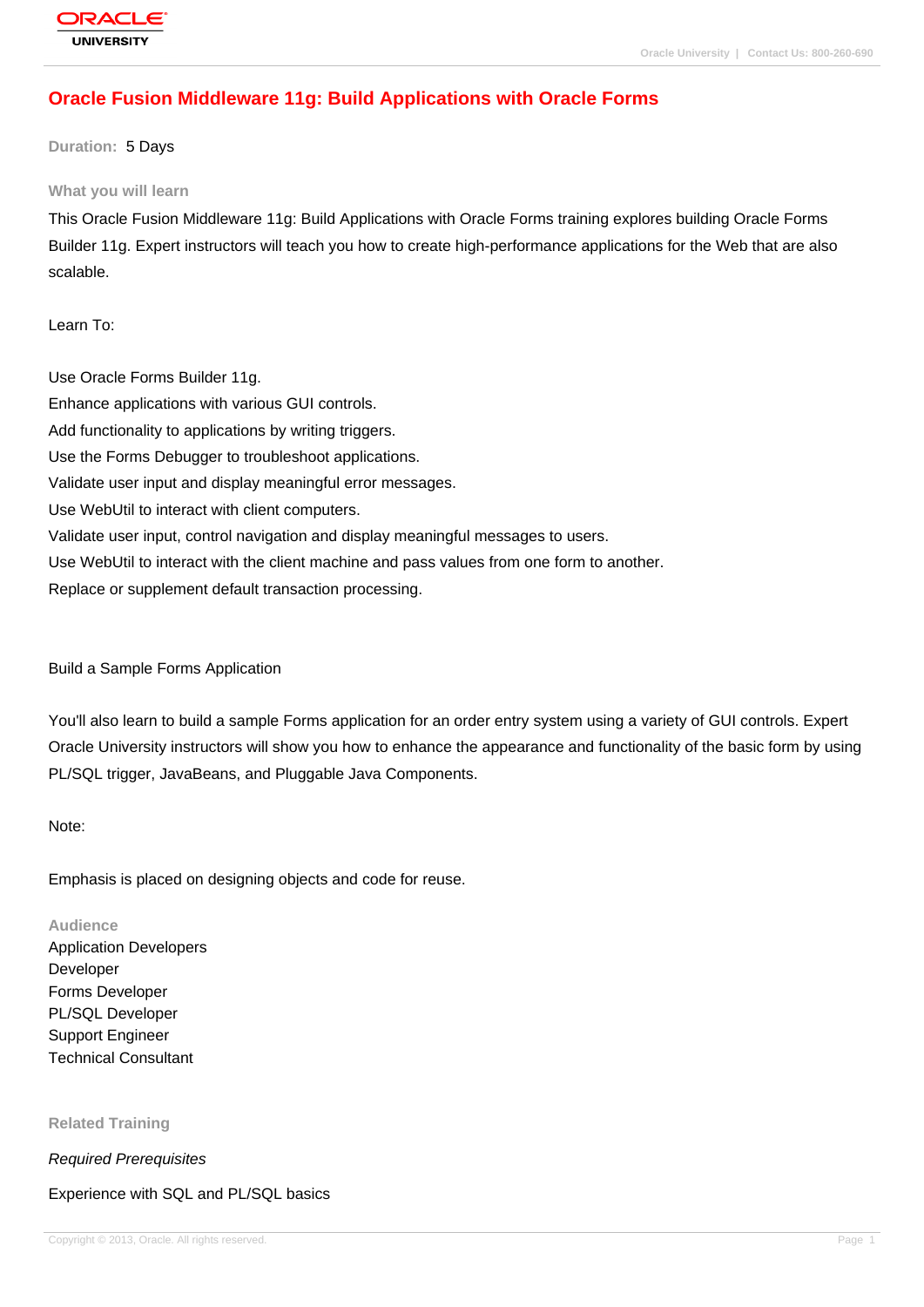Suggested Prerequisites Experience in advanced SQL & PL/SQL

Oracle Database 11g: Advanced PL/SQL

## **Course Objectives**

Create form modules, including components for database interaction and GUI controls

Display form modules in multiple windows and use a variety of layout styles

Test form modules in a Web browser

Debug form modules in a 3-tier environment

Implement triggers to enhance form functionality

Reuse objects and code

Link one form module to another

#### **Course Topics**

## **Running a Forms Application**

Running a Form Identifying the Data Elements Navigating a Forms Application Using the Modes of Operation Querying Data Inserting, Updating, and Deleting Records Saving Changes Displaying Errors

## **Working in the Forms Builder Environment**

Forms Builder Key Features Forms Builder Components Navigating the Forms Builder Interface Forms Builder Module Object Hierarchy Customizing Your Forms Builder Session Forms Executables and Module Types Defining Environment Variables Testing a Form with the Run Form Button

## **Creating a Basic Form Module**

Creating a New Form Module Creating a New Data Bock Using Template Forms Saving and Compiling a Form Module Module Types and Storage Formats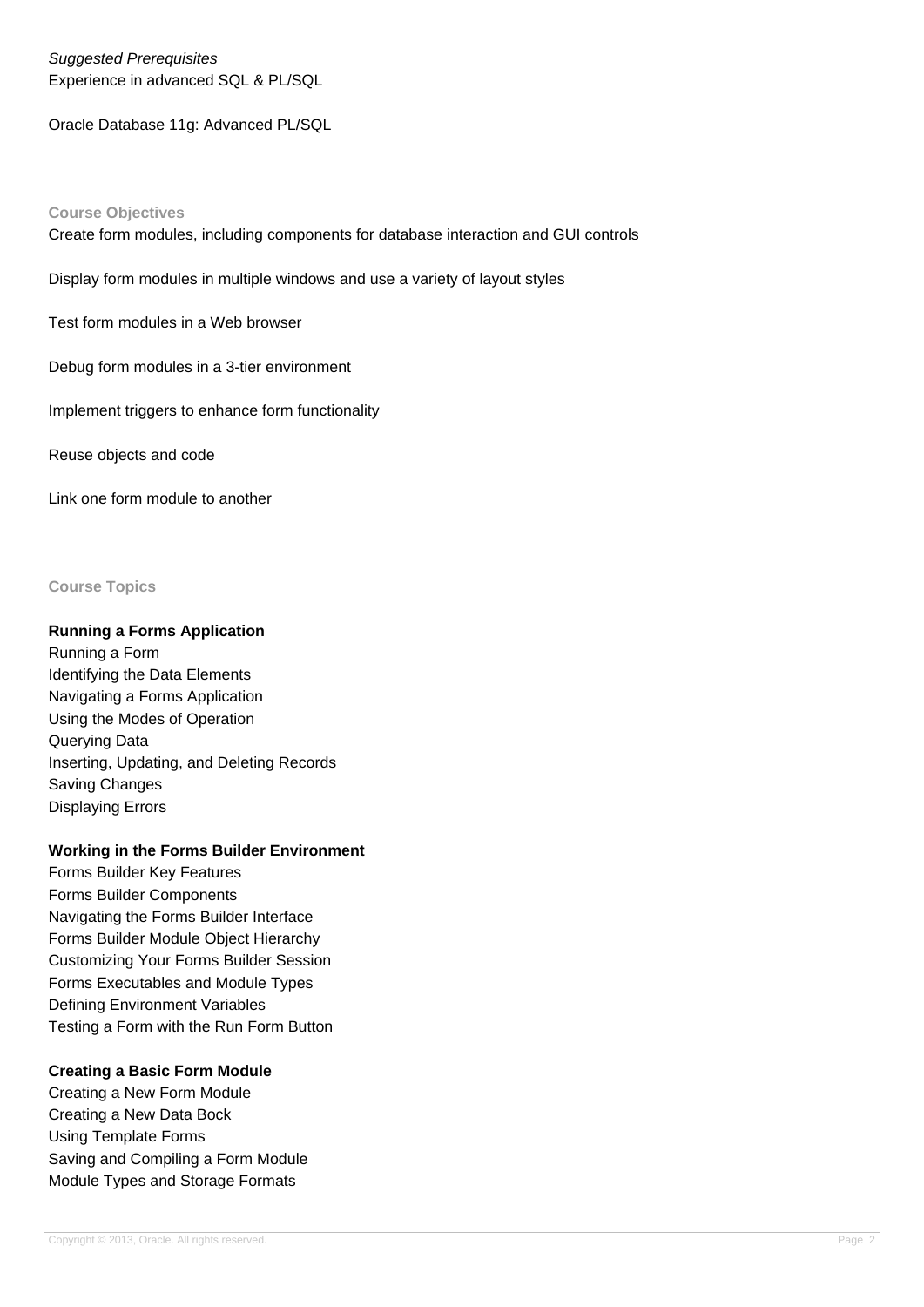Deploying a Form Module Producing Documentation

## **Creating a Master-Detail Form**

Creating Data Blocks with Relationships Running a Master-Detail Form Module Modifying the Structure of a Data Block Modifying the Layout of a Data Block

#### **Working Data Blocks and Frames**

Managing Object Properties Creating Visual Attributes Controlling the Behavior and Appearance of Data Blocks Controlling Frame Properties Displaying Multiple Property Palettes Setting Properties on Multiple Objects Copying Properties Creating Control Blocks

#### **Working with Text Items**

Creating a Text Item Modifying the Appearance of a Text Item Controlling the Data of a Text Item Altering the Navigational Behavior of a Text Item Enhancing the Relationship between Text Item and Database Adding Functionality to a Text Item Displaying Helpful Messages

## **Creating LOVs and Editors**

LOVs and Record Groups Creating an LOV Manually Using the LOV Wizard to Create an LOV Setting LOV Properties LOV Column Mapping Defining an Editor Setting Editor Properties Associating an Editor with a Text Item

## **Creating Additional Input Items**

Input Items Overview Creating a Check Box Creating a List Item Creating a Radio Group

## **Creating Noninput Items**

Noninput Items Overview Creating a Display Item Creating an Image Item Creating a Push Button Creating a Calculated Item Creating a Hierarchical Tree Item Creating a Bean Area Item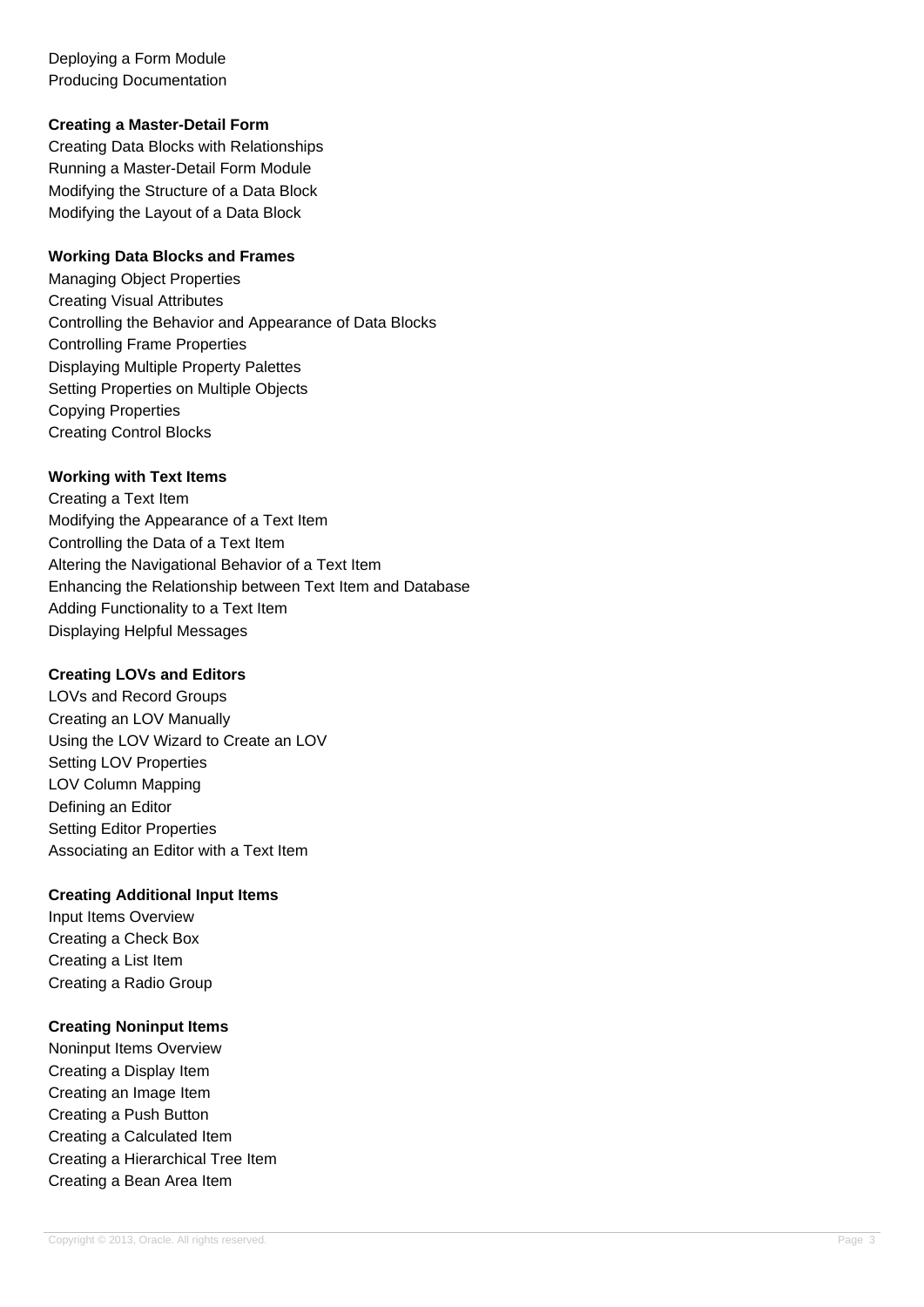## **Creating Windows and Content Canvases**

Displaying a Form Module in Multiple Windows Creating a New Window Displaying a Form Module on Multiple Layouts Creating a New Content Canvas

## **Working with Other Canvas Types**

Overview of Canvas Types Creating a Stacked Canvas Creating a Toolbar Creating a Tab Canvas

## **Producing and Debugging Triggers**

Trigger Overview Creating Triggers in Forms Builde Specifying Execution Hierarchy PL/SQL Editor Features Using the Database Trigger Editor Using Variables in Triggers Adding Functionality with Built-in Subprograms Using the Forms Debugger

## **Adding Functionality to Items**

Coding Item Interaction Triggers Interacting with Noninput Items

## **Displaying Run-Time Messages and Alerts**

Built-Ins and Handling Errors Controlling System Messages The FORM\_TRIGGER\_FAILURE Exception Triggers for Intercepting System Messages Creating and Controlling Alerts Handling Server Errors

# **Using Query Triggers**

Query Processing Overview SELECT Statements Issued During Query Processing Setting WHERE and ORDER BY clauses and ONETIME\_WHERE property Writing Query Triggers Query Array Processing Coding Triggers for Enter-Query Mode Overriding Default Query Processing Obtaining Query Information at Run Time

# **Validating User Input**

Validation Process Controlling Validation by Using Properties Controlling Validation by Using Triggers Performing Client-Side Validation with PJCs Tracking Validation Status Using Built-ins to Control When Validation Occurs